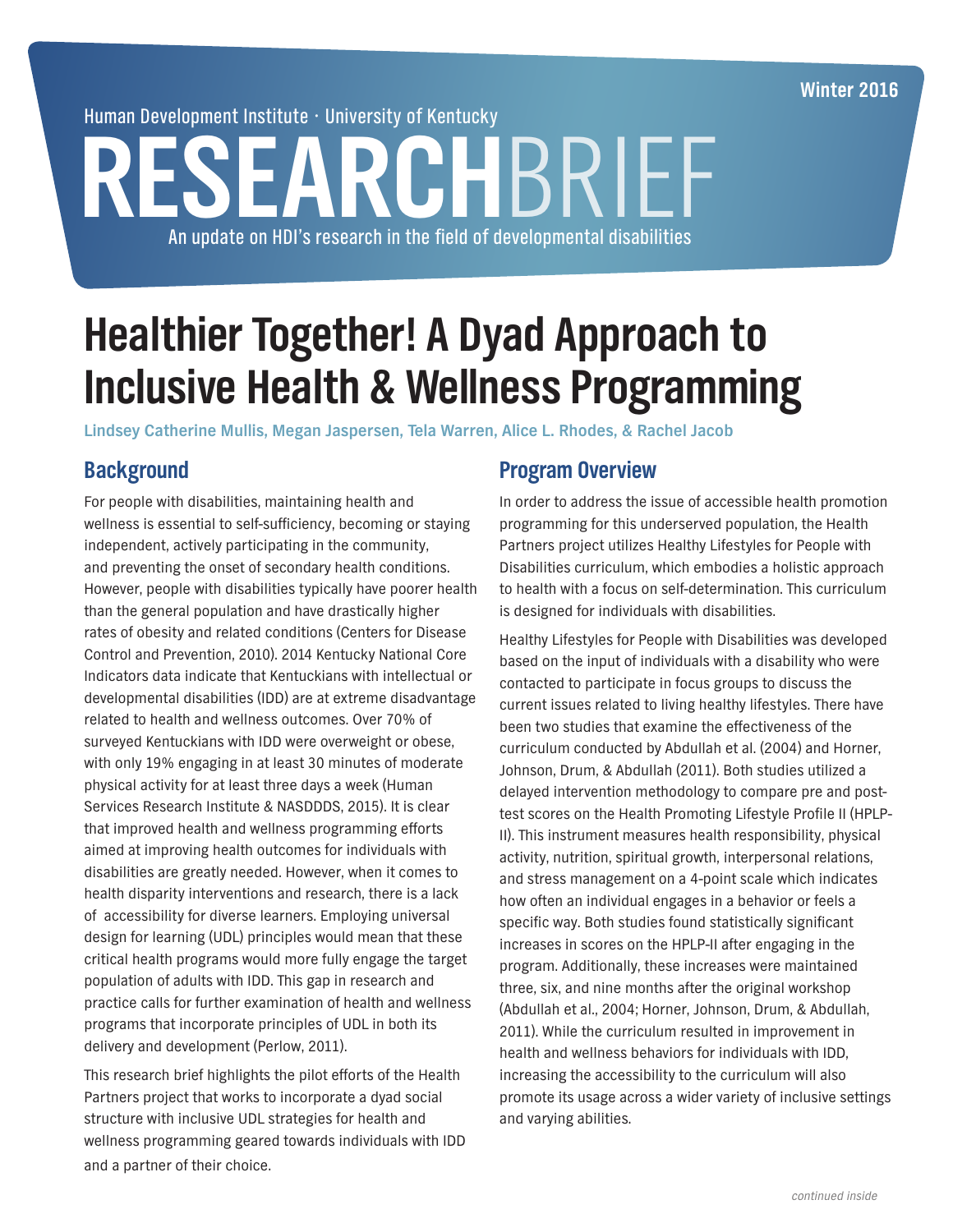In order to offer this curriculum in the most effective and inclusive settings, an expert panel provided review and made recommendations for curriculum updates. UDL principles were incorporated and the curriculum adapted to be most appropriate for a wider participant range and for differing levels of abilities or learning styles. The UDL approach to training ensures that various learning styles are accommodated by guaranteeing that the materials are presented in multiple ways, by allowing multiple means of engaging the learners, and by allowing the learners to express their understanding in a variety of ways. Additionally, the curriculum was adapted for use with a dyadic approach in which the person with a developmental disability selects a health partner with whom he or she completes the self-directed health promotion activities. Each dyad member is able to choose a health goal that may be different from his or her partner's goal. The benefits of a dyadic approach to health promotion programming goes beyond increased positive health outcomes for all participants, including those with and without developmental disabilities (Reed, Butler, & Kenny, 2013). Other benefits to successful healthy behavior change and sustainability include having someone to encourage, motivate, and hold the other dyad member accountable. Additionally, positive outcomes can be achieved in the areas of loneliness and relationship building as a result of a community approach to programming; this also includes employment and other quality of life factors (Fitzpatrick, 2009).

Participants self-determine the health component that is of most interest to them and work toward positive changes in that specific area. The Health Partners project provides participants the necessary tools to evaluate their current lifestyle and support their progress in implementing healthy behaviors in an inclusive and community focused environment.

## **Method and Research Questions**

The updated curriculum was piloted with a group of six dyads comprising of six individuals with disabilities paired with six caregivers consisting of five natural supports and one paid support worker. The pilot population was divided into two groups to accommodate schedule availability. Pilot Group A met during the day and Pilot Group B met in the evenings. Programming totaled 12 hours of initial workshop instruction to be delivered within a 2 week period at a community inclusive location. Consecutive 2 hour follow-up meetings were conducted once a month for the following 6 months, however Pilot Group A elected to wait one month post the initial workshop programming due to scheduling conflicts over the holiday season and began their six follow-up sessions at the start of the new year. Having monthly support groups for a minimum of 6 months after the workshop is important to the overall success of each participant as the support groups

provide participants with educational opportunities, a forum to discuss their goals, and a chance to meet with the friends they made during the workshop.

In addition to evaluation materials from the Healthy Lifestyles for People with Disabilities curriculum, a form was created specifically asking about dyad interaction on health behaviors and participation outcomes. All instruments were administered in a paper format.

| Instrument                                       | <b>Description</b>                                                           | <b>Baseline</b> | After 12hr<br>Workshop | <b>Monthly</b> | 3 Month<br>Follow-up | 6 Month<br>Follow-up |
|--------------------------------------------------|------------------------------------------------------------------------------|-----------------|------------------------|----------------|----------------------|----------------------|
| Participant<br>Information                       | <b>Demographic Information</b>                                               | √               |                        |                |                      |                      |
| Pre-Workshop<br><b>Questionnaire</b>             | <b>Ratings of preexisting</b><br>knowledge on components<br>of health        | √               |                        |                |                      |                      |
| Post-Workshop<br>Questionnaire                   | Ratings of knowledge on<br>components of health<br>after workshop            |                 | √                      |                |                      |                      |
| Health<br><b>Behaviors</b>                       | <b>Completion of specific</b><br>health behaviors                            | √               |                        |                | √                    | √                    |
| <b>Health Care</b><br><b>Utilization</b>         | Access to health care and<br>communication with<br>doctors                   | √               |                        |                |                      |                      |
| 'Your Health'<br><b><i><u>Evaluation</u></i></b> | Ratings of general health,<br>emotional health, and<br>health conditions     | √               |                        |                | √                    | √                    |
| Self-Efficacy<br><b>Ouestionnaire</b>            | Feelings of self efficacy in<br>regard to performance on<br>health variables | √               |                        |                |                      | √                    |
| <b>Goal Tracking</b><br>Form                     | Progress on goals and<br>barriers to success                                 |                 |                        | √              | √                    |                      |
| <b>Dyad Evaluation</b>                           | <b>Evaluation of the partner</b><br>relationship                             |                 | √                      |                |                      | √                    |

The evaluation breakdown is represented in the table below:

### **Results**

Overall, positive changes were seen across each of the 12 participant responses. Figures 1 - 5 demonstrate the most notable positive changes reported by participants between baseline and at the 6 month follow up meeting.

Figure 1 highlights some of the positive changes seen over time related to physical activity. Overall, participants reporting engaging in physical activity at least three times per week increased by 20%, and a 60% increase was seen in weekly stretching. Participants reported a 37% increase in taking the time to relax which is important for overall wellness. Exercising in spite of limited time increased a total of 19.3% while exercising without equipment showed an increase of 36.9% demonstrating successful health promotion strategies in programming that supports individuals to overcome certain barriers to exercising such as time and equipment availability. Also within the data for physical responses, only 15% of participants reported that they did not tire easily. This number increased to 63.6% at the conclusion of the program.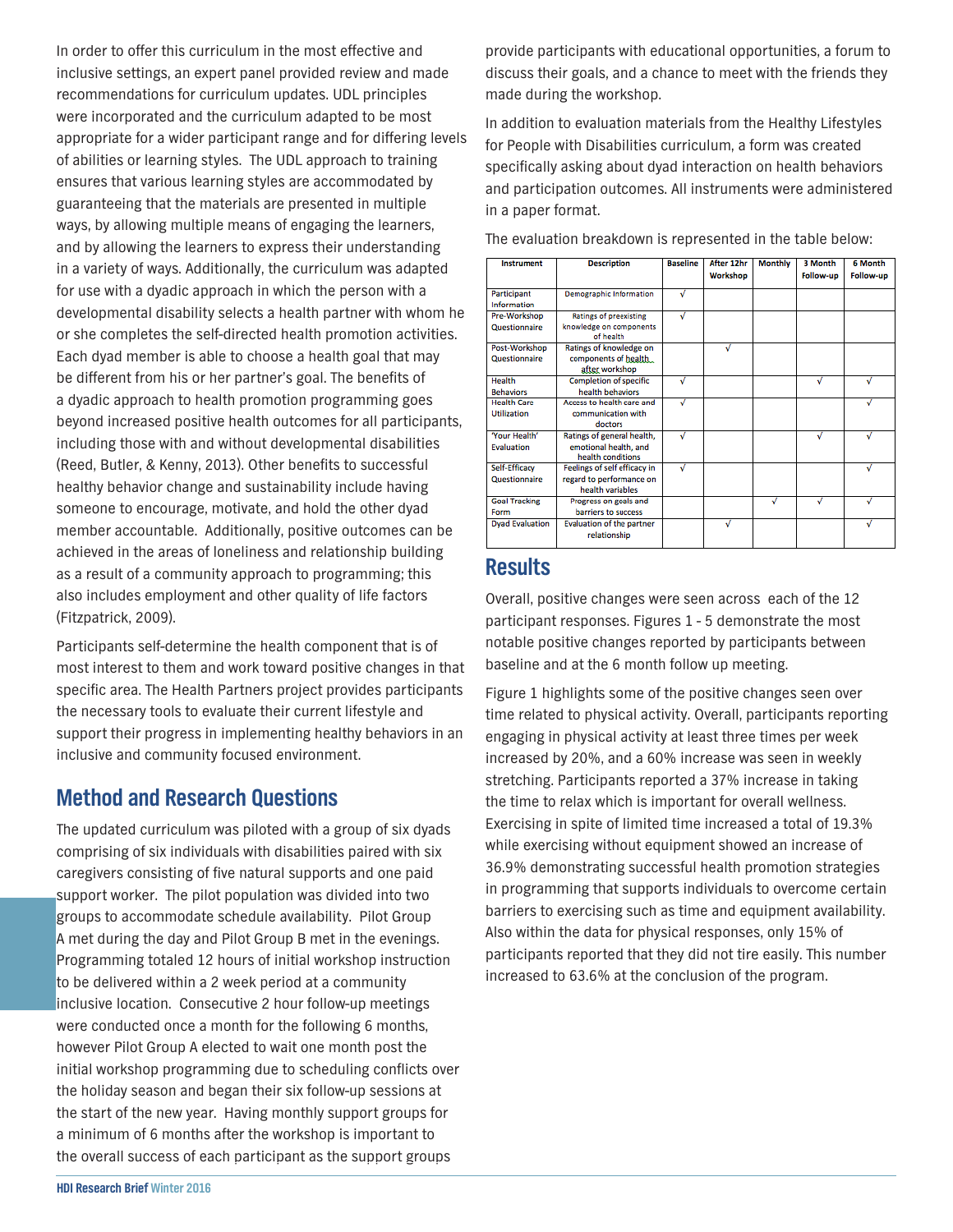#### **Figs. 1 & 2: Health Partner Outcomes: Physical Activity and Nutrition**





Healthy nutrition is commonly a topic of focus for many individuals looking to improve their health and wellbeing. Figure 2 demonstrates where participant responses for the nutrition-based evaluators showed improvements in eating healthy meals and snacks (36%), reading food labels (19%), and self-preparing food (16.5%). These results demonstrate the effectiveness of healthy nutrition education providing participants with the resources and tools to feel successful in knowing how to engage in a healthy diet. Additionally participants reported being able to eat more healthy on a consistent basis, with increases in eating healthy while stressed (31.5%), when alone (25.6%), and the most impressive positive increase being to eat healthy with limited time (46.8%).

As seen in Figure 3, participants also experienced positive increases in social and emotional outcomes. The likelihood of hanging out with friends and family even when the individual did not feel like it increased 25.6% showing that the interaction of social supports had positive impact on participant wellness. Positive results were reflected in participant responses for liking themselves in spite of negative barriers such as if they were stressed (22.4%), did something they weren't proud of (19.4%), were rejected or disappointed (22.5%), were not able to do things that made them feel good about themselves (30.5%), and if the people around them did not make them feel good about themselves (31.5%).

#### **Fig. 3: Health Partner Outcomes: Social and Emotional**



Lastly, Figures 4 and 5 show the difference in how participants reported their general health at baseline and at the 6 month follow-up. Initially, no participants rated their health as 'Excellent'. After programming, 10% of participants reported 'Excellent' health with an increase of 30% for reporting 'Very Good Health' and a drop to 0 for 'Fair' health. These improvements exhibit how programming improved individual's self-view of their health status, reflecting the positive changes participants experienced in feeling better and healthier and making successful and supported healthier choices. Additionally, although not included in data charts, there was a 17% increase in overall life satisfaction amongst participants following programming.

#### **Figs. 4 & 5: Pre-workshop** and **Post-workshop**



## **Conclusion**

The overwhelmingly positive outcomes for participants postprogramming demonstrates the effectiveness of the Health Partners Project in providing successful self-determined health promotion programming. Within the dyads, both partners experienced positive outcomes as a result of programming across all areas of health and evaluation.

One limitation of this pilot study is the small sample size. Additionally, there was attrition at the 6-month follow up of one individual due to personal circumstances. As a result of this small sample size, the outcomes may be sensitive to small changes in the data indicating that the findings should be interpreted with that in mind. Based on the promising findings, a larger scale study is being implemented in order to expand the current research and practices on inclusive health and wellness curricula.